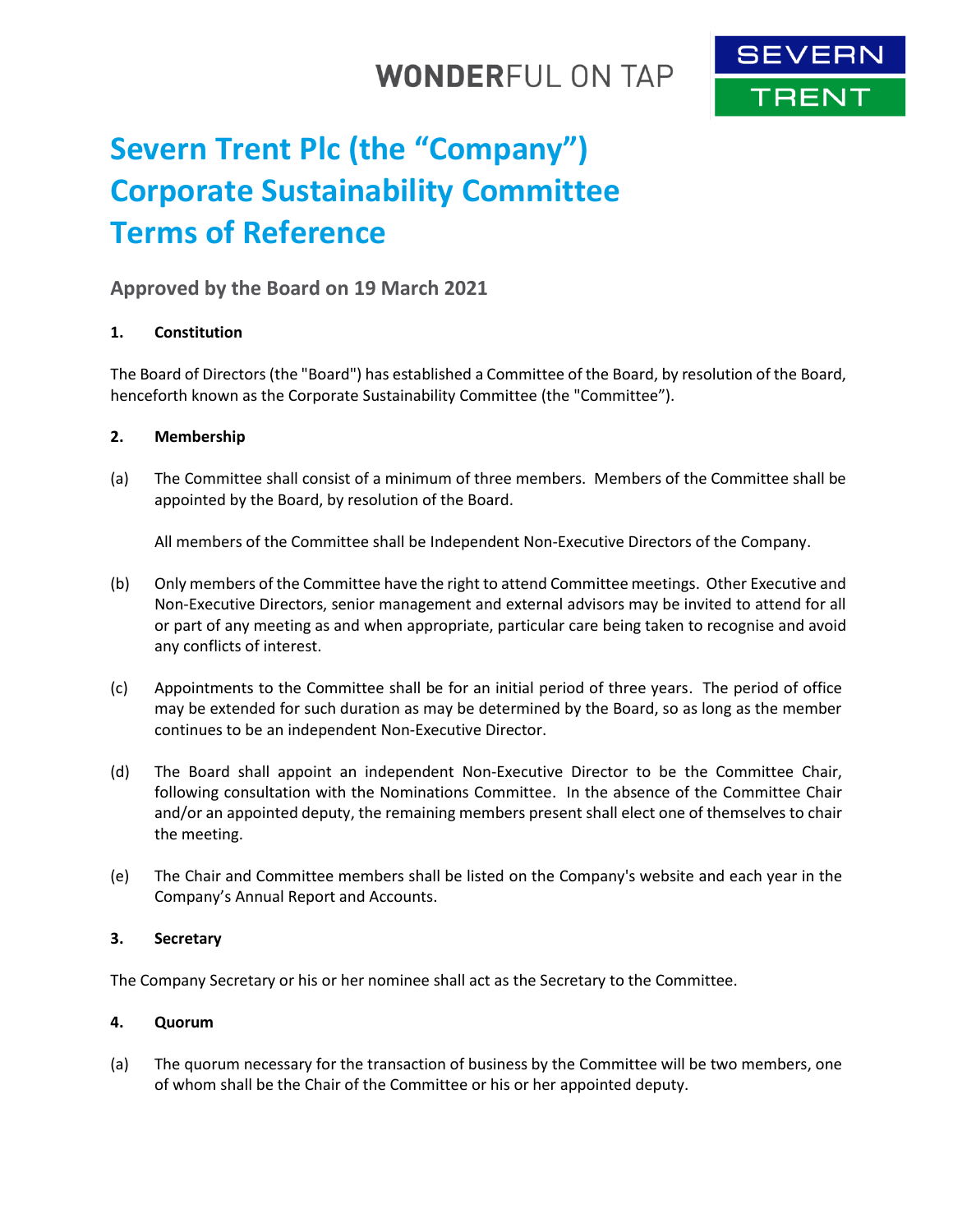(b) In the event that a meeting of the Committee is required but a quorum might not be secured, an existing member of the Committee shall be empowered to appoint another independent Non-Executive Director(s) to attend such meeting in consultation with the Chair of the Committee to act as that member's alternate provided that such director meets the criteria for membership of the Committee.

#### **5. Frequency of Meetings**

Meetings shall be held at least four times per year, and at any other time as the Committee's role and responsibilities require, and otherwise as the Chair of the Committee shall require.

#### **6. Notice of Meetings**

- (a) Meetings of the Committee shall be called by the Secretary of the Committee at the request of any of its members.
- (b) Unless otherwise agreed, notice of each meeting confirming the venue, time and date together with an agenda of items to be discussed, shall be forwarded to each member of the Committee, any other person required to attend and all other Non-Executive Directors, no later than five working days before the date of the meeting, unless agreed otherwise in advance. Supporting papers shall be sent to Committee members, and to other attendees as appropriate, at the same time to enable proper consideration of matters by the Committee.
- (c) Members may participate in a meeting by means of telephone, video conferencing facility or other suitable communication equipment.

#### **7. Minutes of Meetings**

- (a) The Secretary shall minute the proceedings and decisions of all meetings of the Committee, including recording the names of those present and in attendance and the existence of any conflicts of interest.
- (b) Draft minutes of Committee meetings shall be circulated promptly to all members of the Committee after a meeting. Once approved, minutes should be circulated to all other members of the Board and attendees unless the Committee Chair considers that it would be inappropriate to do so.

#### **8. Duties**

The Committee shall carry out the duties below in respect of the Company, its major operating subsidiaries and the Group as a whole, as appropriate. In carrying out these duties, the members of the Committee must comply with their duty under section 172 of the Companies Act 2006 to act in the way they consider, in good faith, would be most likely to promote the success of the Company for the benefit of its members as a whole, whilst having regard to the interests of employees, stakeholders and other matters as required by section 172.

#### (a) **To consider and recommend to the Board:**

(i) the approval of Doing the Right Thing, the Severn Trent Way (Code of Ethics) and the Group Policies that underpin the Code of Ethics.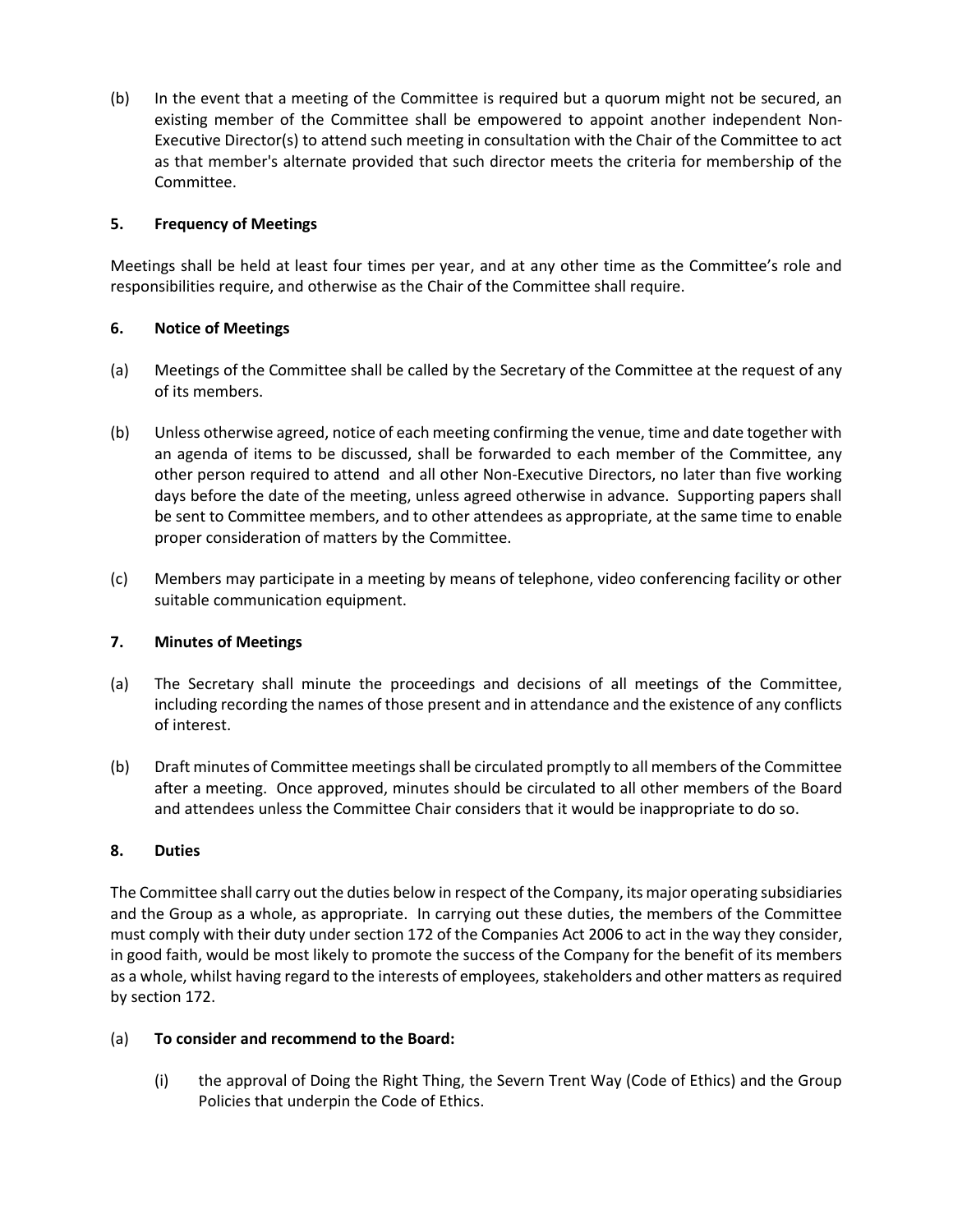- (ii) the Group's overall approach to Corporate Sustainability and ensure it is in alignment with the Group Strategy and, if appropriate, recommend amendments to the above policies to the Board;
- (iii) develop and recommend to the Board Corporate Sustainability targets and key performance indicators and receive and review reports on progress towards the achievement of such targets and indicators;
- (iv) consider matters linked to the Group's Corporate Sustainability Strategy, including Modern Slavery and the Severn Trent Community Fund, and whistleblowing, (including receiving reports on whistleblowing matters and material instances of disclosure), at every meeting of the Committee; and
- (v) whatever it deems appropriate on any area within its remit where action or improvement is needed.

#### (b) **To ensure:**

- (i) the continuous review of the Code of Ethics and its associated Group policies, with particular focus on those policies concerning the provision of a healthy and safe working environment for employees and contractors, the support of employees' wellbeing, the Group's values and human rights;
- (ii) the creation of environmental standards, particularly those that relate to the activities where Severn Trent has its most significant environmental impacts in respect of energy management and climate change, water quality, resource productivity (including leakage and waste) and biodiversity and land use;
- (iii) the promotion of socially responsible values and standards that relate to the social and economic community in which the Company operates, in accordance with the Company's Corporate Sustainability Strategy. Ensuring the Company can demonstrate that it lives through these values and can act responsibly in its engagement with all stakeholders in this community, locally, nationally and internationally; and
- (iv) the overseeing of any evaluation of activities within its terms of reference.

#### **9. Reporting Responsibilities**

- (a) The Committee Chair shall report orally to the Board on its proceedings after each meeting on all matters within its duties and responsibilities and shall also report on how it has discharged its responsibilities.
- (b) The Committee shall make whatever recommendations to the Board it deems appropriate on any area within its remit where action or improvement is needed.
- (c) The Committee Chair shall approve the section of the annual report which deals with the activities of the Committee and any material corporate responsibility disclosures either within the annual report or published separately.